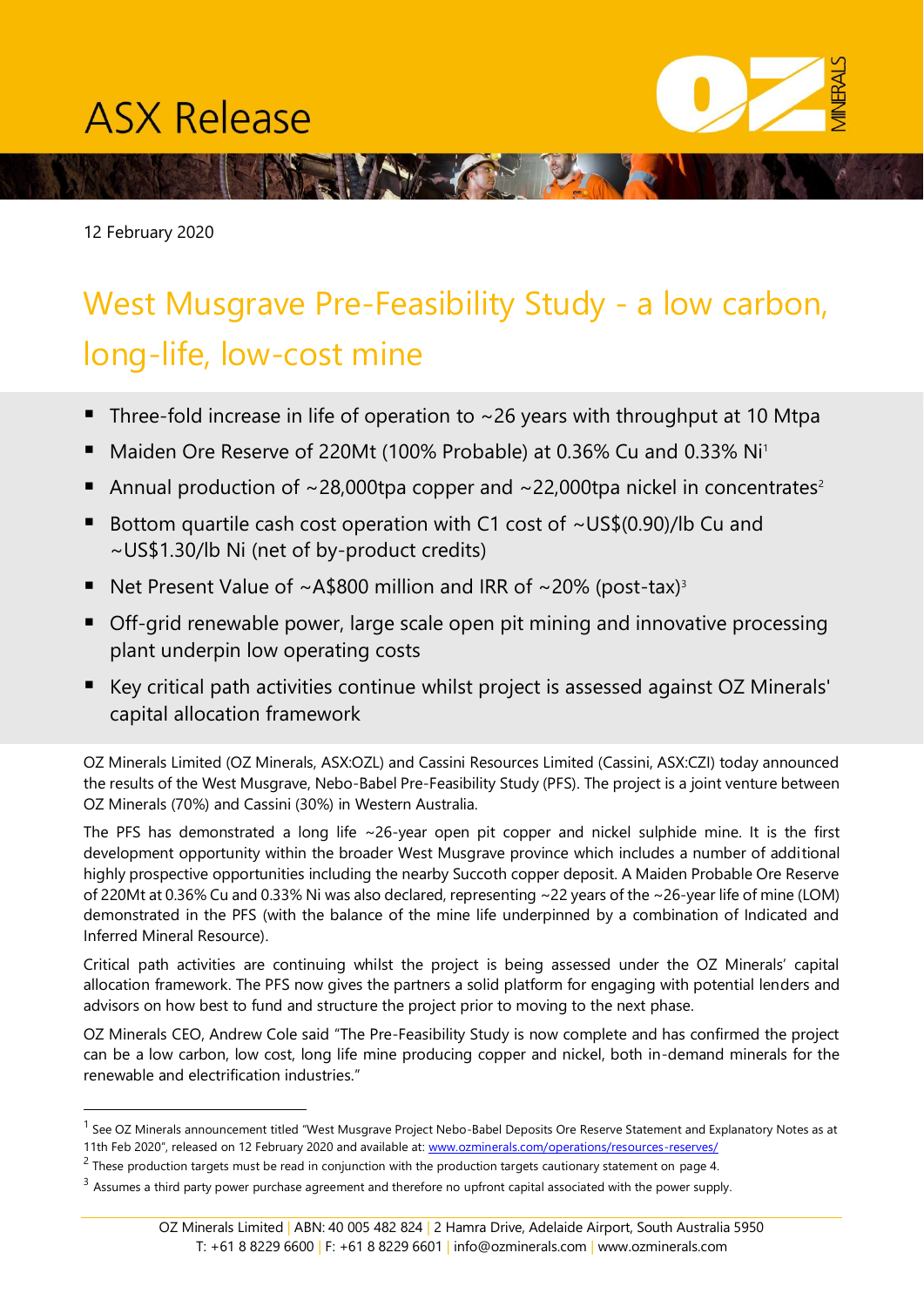"During this study we have partnered with the traditional owners, government agencies and industry experts to design a project to meet our objectives in relation to low carbon intensity, innovation and adding value for our key stakeholders. We thank them all for their contribution and look forward to their ongoing support."

"Building a viable asset in a remote part of Australia is challenging, but through our collaborative approach we have developed innovative off-grid renewable power and processing solutions, increased stakeholder awareness and involvement in the project and we have built confidence in the Mineral Resource itself. Furthermore, we have been able to reduce and eliminate a number of potential project risks."

"During 2019 sufficient drilling has been completed to allow the declaration of a maiden Ore Reserve of 220Mt (100% Probable) at 0.36% Cu and 0.33% Ni which is underpinned by the Pre-Feasibility Study."

"The collaborative process has produced a robust and realisable project. The process has also increased Western Australian government agencies' understanding of the project and this, along with the awarding of "lead agency" status by the State Government, will assist in streamlining the forthcoming approvals process."

"We are pleased the study has identified a means for us to reduce the project's carbon footprint significantly and overcome the historical challenge of affordable power for West Musgrave. We believe, supported by the views of potential renewable energy suppliers, that 70-80% of the power needs for West Musgrave can be supplied by renewable sources, supplemented by battery storage and diesel or trucked gas fired generation. The PFS base case assumes the power solution will be outsourced to a third party, with power purchased back over the life of the asset. However, further work is required in a future Feasibility Study (FS) to maximise the project's power position. A gas pipeline remains a secondary option to be further investigated during the next phase."

"We have been able to achieve a further significant reduction in carbon emissions and power demand through the adoption of vertical roller mills as the grinding mill solution and a flotation flowsheet which achieves metal recovery at a much coarser grind size than was previously considered in the design. This lower power usage has resulted in a reduction in operating costs, while the use of dry grinding from the vertical roller mills has also resulted in an improvement in nickel recovery," he said.

"A remote operations centre will further reduce the site environmental footprint, with fewer people on site, fewer flights and a smaller accommodation village."

"Over the past two years, OZ Minerals and Cassini have worked together with the Ngaanyatjarra People to understand their aspirations and how the Project can align with those aspirations."

OZ Minerals Chief Commercial Officer Mark Irwin said "We have learned a lot from our time in successfully developing, building and commissioning Carrapateena which can be applied to West Musgrave. The Project focus will now be on progressing critical path activities including government approvals, engineering partner selection and field activity preparation."

Cassini Managing Director, Richard Bevan said "Completion of the PFS is a significant milestone for the West Musgrave Project and all its stakeholders. The high quality PFS demonstrates the strategic value of this project by confirming robust economics on a long life, low operating cost copper and nickel mine at the Nebo-Babel deposits. The province offers the potential to add value to the project over time with continued exploration and development activities."

"I'd like to commend our joint venture partner OZ Minerals, their project team, which includes key Cassini technical staff, for their thorough and detailed work and look forward to progressing through the next study phase to production."

OZ Minerals will continue to sole fund the Nebo-Babel studies until the FS and decision to mine are delivered as per the current agreement. In respect of any amount funded by OZ Minerals, Cassini will be loan-carried for its 30% contribution, with principal and capitalised interest to be repaid five years after the commencement of production at West Musgrave.

OZ Minerals wishes to thank the Project team members, contributing consultants and peer reviewers as well as those involved in the collaboration events including Western Australia Government, Ngaanyatjarra community, industry partners and others for their input into the Study.

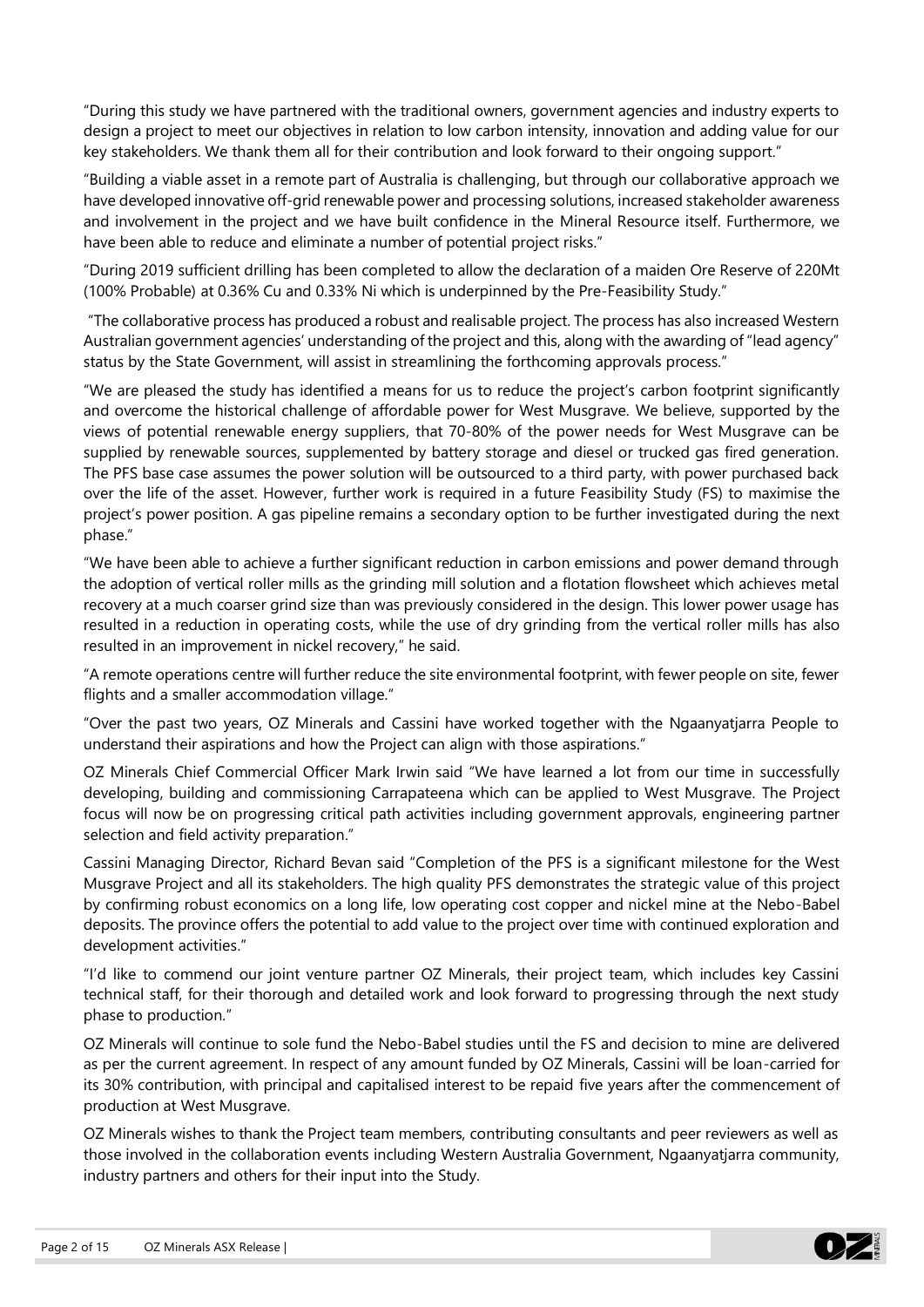The key project metrics compared to the Further Scoping Study are shown in table 1 below. Key improvements in the project metrics are explained in the study summary below and in the commentary above.

| <b>Key Financial and Production Metrics<sup>#</sup></b> | <b>Unit</b> | <b>Further Scoping Study</b><br><b>Nov'17<sup>*</sup></b> | <b>Pre-Feasibility Study</b><br><b>Feb'20**</b> |  |  |
|---------------------------------------------------------|-------------|-----------------------------------------------------------|-------------------------------------------------|--|--|
| Processing capacity                                     | Mtpa        | $10+$                                                     | 10                                              |  |  |
| Life of Operation                                       | Years       | 8                                                         | ~26                                             |  |  |
| Copper recovery / Nickel recovery                       | %           | 73% / 59%                                                 | $~178\%$ / ~69%                                 |  |  |
| Average Ni Production                                   | ktpa        | $20 - 25$                                                 | ~22                                             |  |  |
| Average Cu Production                                   | ktpa        | $25 - 30$                                                 | ~28                                             |  |  |
| C1 cost payable Cu (net of by -product<br>credits)      | US\$/lb     | $0.20 - 0.40$                                             | $\sim (0.90)$                                   |  |  |
| C1 cost payable Ni (net of by -product<br>credits)      | US\$/lb     | $2.00 - 2.30$                                             | ~1.30                                           |  |  |
| Pre-production capital (excl. study) <sup>^</sup>       | A\$M        | 730-800                                                   | ~1005                                           |  |  |
| Average net cash flow (post tax)                        | A\$Mpa      | 120-150                                                   | ~190                                            |  |  |
| Post Tax NPV                                            | A\$         |                                                           | ~100                                            |  |  |
| Post Tax IRR                                            | %           | $20 - 25$                                                 | ~20                                             |  |  |
| Project payback                                         |             |                                                           |                                                 |  |  |
| From commencement of production                         | Years       | $3 - 4$                                                   |                                                 |  |  |
| From decision to mine                                   | Years       |                                                           | ~10                                             |  |  |

**Table 1: Key project metrics compared to Further Scoping Study** 

# All project values in real terms as at 1 January 2020

 $\hat{\ }$  Assumes a third party power purchase agreement and therefore no upfront capital associated with the power supply; a Power Purchase Agreement has been included as an operating expense. Ownership options for power infrastructure will be investigated further. Current estimates to build the power solution is circa A\$275 million.

The Scoping Study was prepared at a  $\pm 35\%$  level of accuracy

\*\* The Pre-Feasibility Study was prepared at a ±25% level of accuracy; these production targets must be read in conjunction with the production targets cautionary statement on page 4

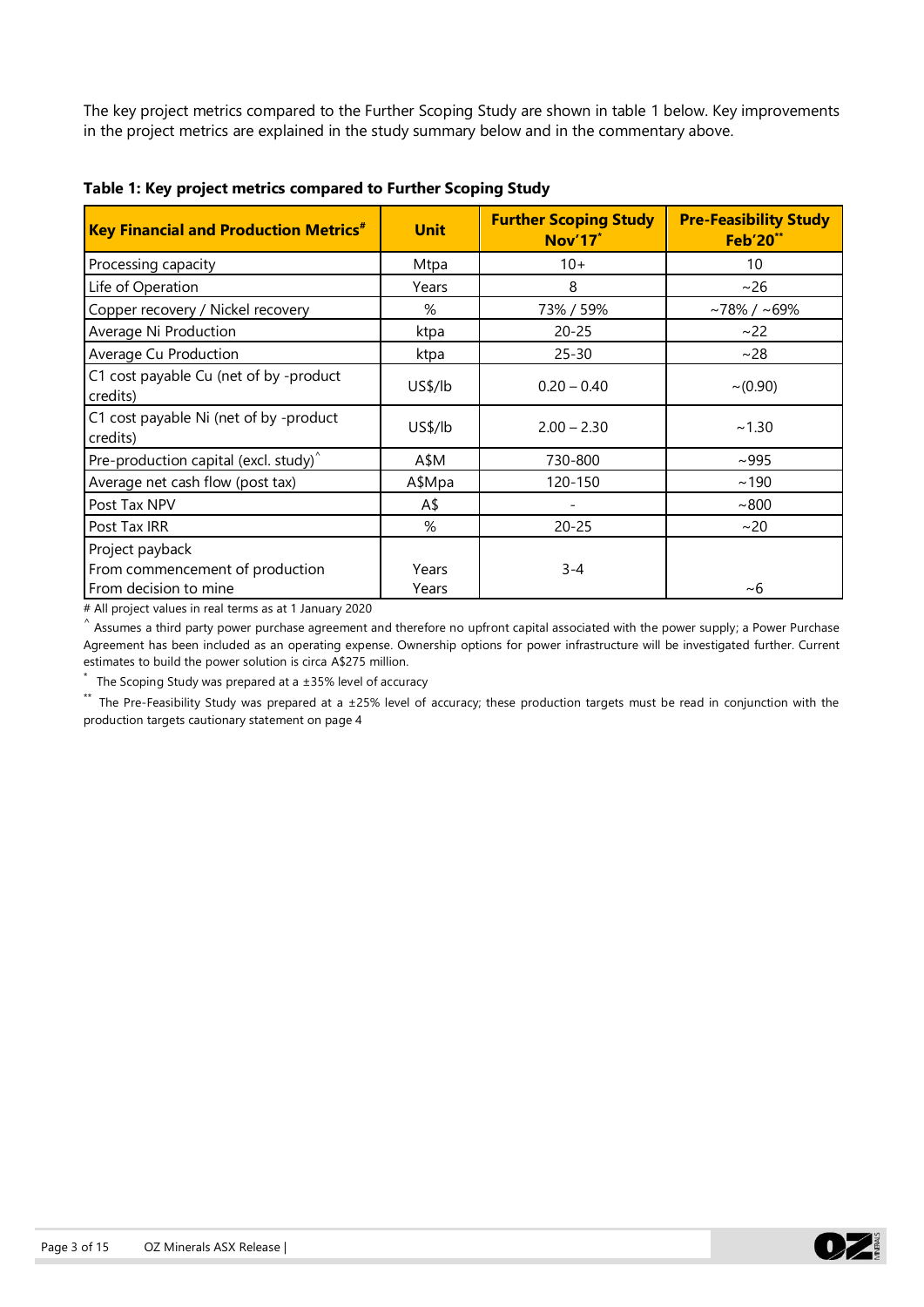#### **Forward Looking Statements**

Some statements in this document may be forward-looking statements. Such statements include, but are not limited to, statements with regard to capacity, future production and grades, projections for sales growth, estimated revenues and reserves, targets for cost savings, the construction cost of new projects, projected capital expenditures, the timing of new projects, future cash flow and debt levels, the outlook for minerals and metals prices, the outlook for economic recovery and trends in the trading environment and may be (but are not necessarily) identified by the use of phrases such as "will", "expect", "anticipate", "believe" and "envisage".

By their nature, forward-looking statements involve risk and uncertainty because they relate to events and depend on circumstances that will occur in the future and may be outside OZ Minerals' control. Actual results and developments may differ materially from those expressed or implied in such statements because of a number of factors, including levels of demand and market prices, the ability to produce and transport products profitably, the impact of foreign currency exchange rates on market prices and operating costs, operational problems, political uncertainty and economic conditions in relevant areas of the world, the actions of competitors, activities by governmental authorities such as changes in taxation or regulation.

## **Production Targets Cautionary Statement**

The Production Target and forecast financial information derived from the Production Target referred to in this ASX release is based on 84% Probable Ore Reserves, 5% Indicated Mineral Resources and 11% Inferred Mineral Resources. The modifying factors used in the estimation of the Ore Reserve were also applied to the Indicated Resources and Inferred Resources.

There is a low level of geological confidence associated with Inferred Mineral Resources and there is no certainty that further exploration work will result in the determination of Indicated Mineral Resources or that the Production Target itself will be realised.

The material assumptions used in the estimation of the Production Target and associated forecast financial information are set out in West Musgrave Project Nebo-Babel Mineral Resource and Ore Reserve Statements and Explanatory Notes as at 11<sup>th</sup> February 2020 Table 1.

The Ore Reserve and Mineral Resource estimates underpinning the Production Target were prepared by a Competent Person in accordance with the JORC Code 2012.

## **West Musgrave Ore Reserve and Mineral Resource**

The information on the West Musgrave Mineral Resources and Ore Reserves estimates in this document are extracted from the document entitled "West Musgrave Project Nebo Babel Mineral Resource and Ore Reserve Statements and Explanatory Notes as at 11<sup>th</sup> February 2020" that was also released today. The West Musgrave Mineral Resource and Ore Reserve estimates in this document should be read in conjunction with that release.

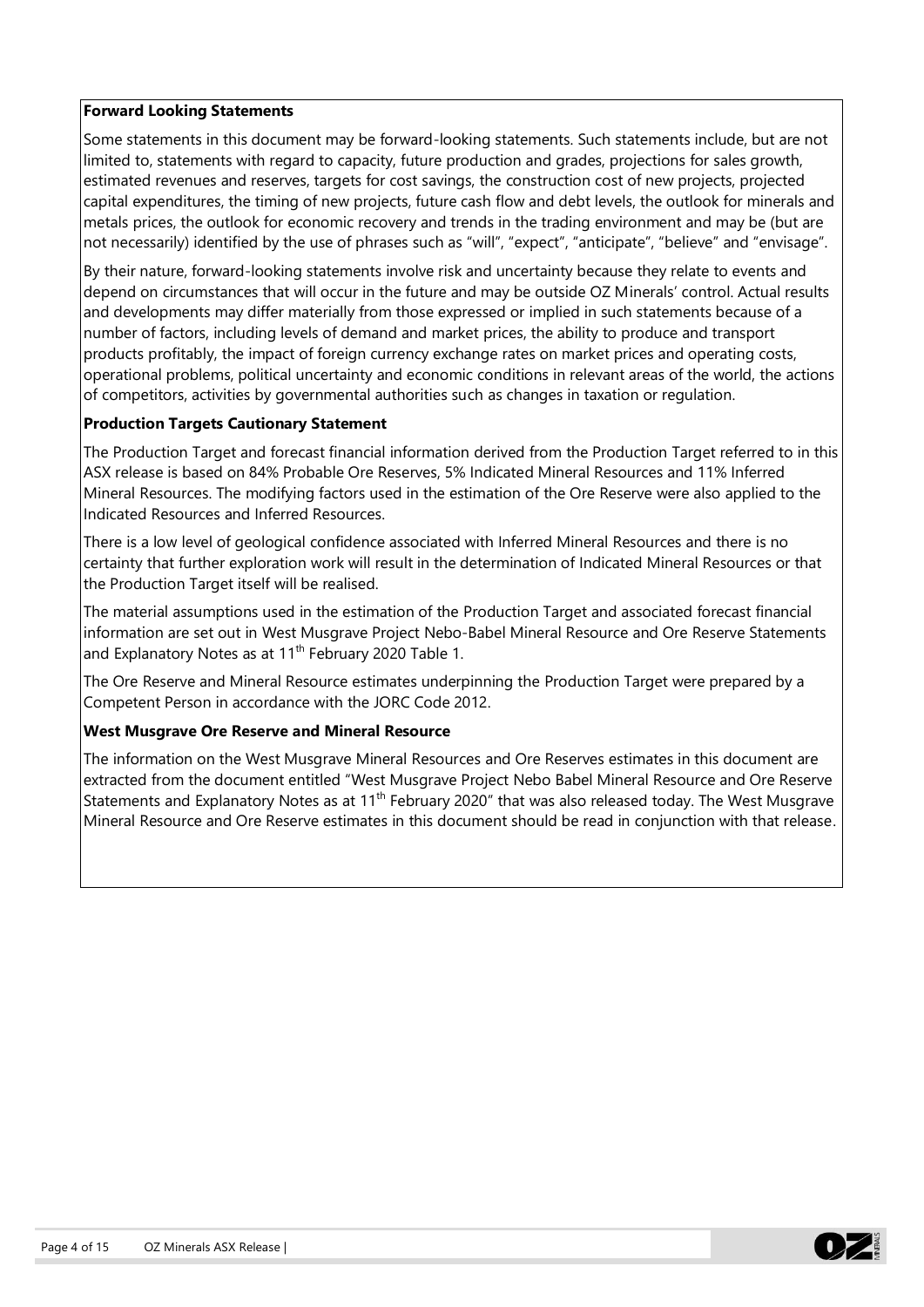## **West Musgrave Pre-Feasibility Study Summary**

#### **OZ Minerals Strategy**

Creating value for stakeholders is at the centre of the OZ Minerals strategy. Creating Value along with all elements of the strategy - Lean and Innovative, Agile and Devolved, Partnering and Investing Responsibly underpinned the approach taken for the PFS to explore new ways of operating a remote mine, in a part of Australia with low levels of infrastructure and access. The vision for West Musgrave is to set an example to the rest of the world for what a mining project can be in terms of community engagement, building partnerships, respect for the environment and the workforce of the future. The PFS has been prepared with a view to creating opportunities across the Musgraves for OZ Minerals' stakeholders today, and for future generations of the traditional owners of the land.

## **Context**

The Nebo-Babel deposits were discovered by Western Mining in 2000 and acquired by BHP in 2005. In 2014 Cassini Resources acquired the project and set about an extensive drilling and study program culminating in a 2015 Scoping Study. In 2016 OZ Minerals entered into a Joint Venture with Cassini and a Further Scoping Study was completed in late 2017. Since then OZ Minerals has increased its ownership of the project to 70% by reaching expenditure thresholds.

#### **Location**

The West Musgrave Project is 500 km west of Uluru, near the intersection of the borders between Western Australia, South Australia and Northern Territory. The project is 30km south of the community of Jameson (Mantamaru).



## **Figure 1: Project Location**

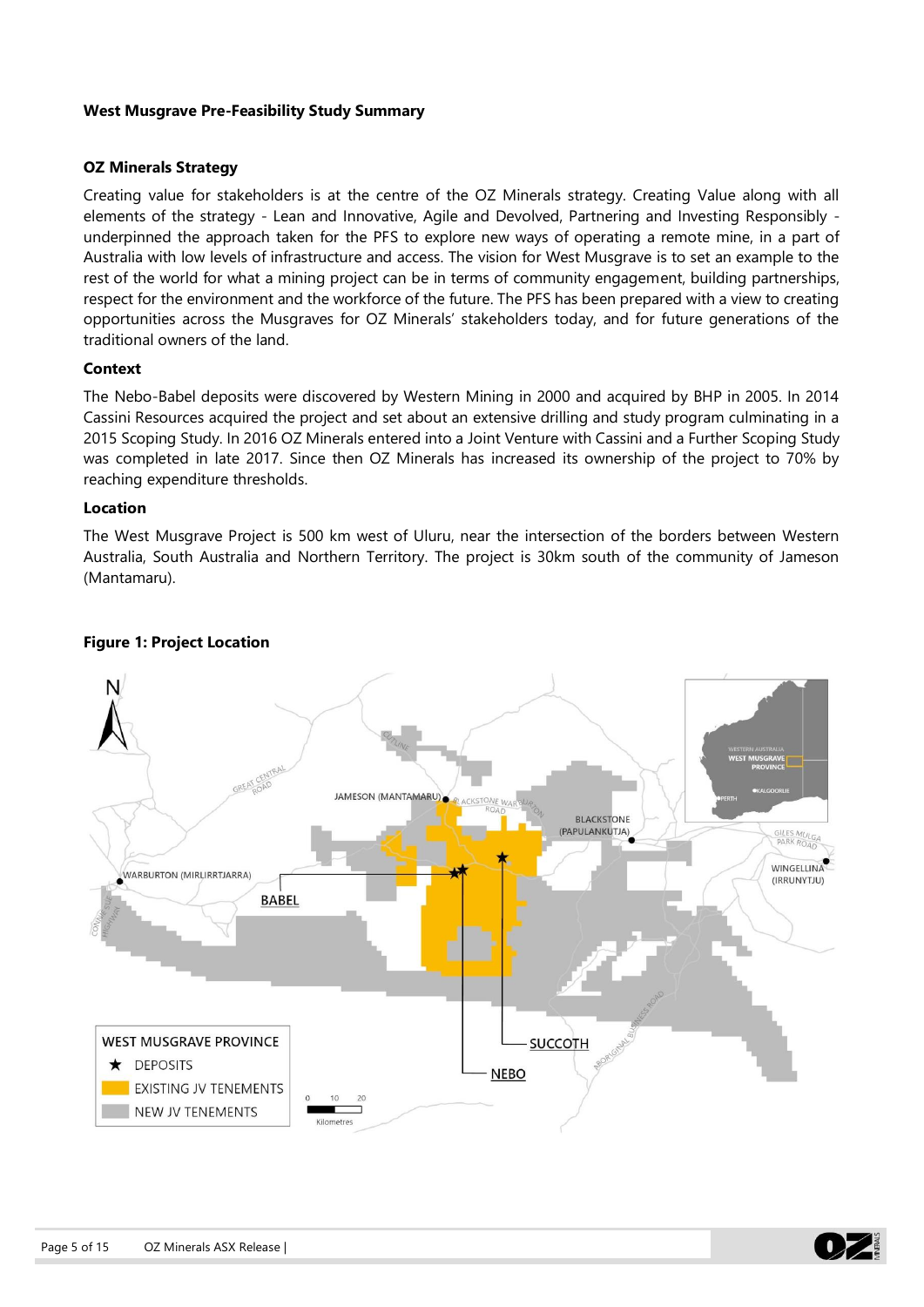#### **Table 2: Project Overview**

| <b>Mining</b>     | Resource                            | 280Mt Indicated and 63Mt Inferred at a combined grade of 0.33% Ni and<br>0.36% Cu                                                                                                                                         |  |  |  |  |  |
|-------------------|-------------------------------------|---------------------------------------------------------------------------------------------------------------------------------------------------------------------------------------------------------------------------|--|--|--|--|--|
|                   | Pits                                | Nebo and Babel to a maximum depth of ~500m                                                                                                                                                                                |  |  |  |  |  |
|                   | Ore Reserve                         | 220Mt (100% Probable) at 0.33% Ni and 0.36% Cu                                                                                                                                                                            |  |  |  |  |  |
|                   | Mining Rate                         | ~ 31Mtpa (pre-strip & stockpiling), ~34Mtpa (Yr1-5), ~43Mtpa (Yr6-LOM)                                                                                                                                                    |  |  |  |  |  |
|                   | <b>Strip Ratio</b>                  | ~3.3 LOM average                                                                                                                                                                                                          |  |  |  |  |  |
|                   | Life of Mine                        | $~25$ Years                                                                                                                                                                                                               |  |  |  |  |  |
|                   | Mining Profile                      | ~0.5-year pre-strip & stockpiling, ~25 years from first production                                                                                                                                                        |  |  |  |  |  |
|                   | Operations                          | Contractor Mining Yr1-5, Owner Operate Yr6-LOM                                                                                                                                                                            |  |  |  |  |  |
| <b>Processing</b> | Flowsheet                           | Crushing, Vertical Roller Mill,<br>Flotation producing separate nickel and copper concentrates                                                                                                                            |  |  |  |  |  |
|                   | Operation Life                      | ~26 Years from first production                                                                                                                                                                                           |  |  |  |  |  |
|                   | Nickel Grade                        | ~0.42% (Yr1-5) ~0.31% (Yr6-LOM)                                                                                                                                                                                           |  |  |  |  |  |
|                   | Copper Grade                        | $\sim$ 0.45% (Yr1-5) $\sim$ 0.34% (Yr6-LOM)                                                                                                                                                                               |  |  |  |  |  |
|                   | Recoveries                          | ~69% Ni and ~78% Cu LOM                                                                                                                                                                                                   |  |  |  |  |  |
|                   | <b>Concentrate Grades</b>           | ~10-11% Ni in Ni Con, ~25-26% Cu in Cu Con                                                                                                                                                                                |  |  |  |  |  |
|                   | Nickel Production <sup>4</sup>      | ~27,000tpa (Yr1-5) ~22,000tpa (Yr6-LOM)                                                                                                                                                                                   |  |  |  |  |  |
|                   | Copper Production <sup>5</sup>      | ~33,000tpa (Yr1-5) ~27,000tpa (Yr6-LOM)                                                                                                                                                                                   |  |  |  |  |  |
| Infrastructure    | Roads                               | Upgrade of existing ~30km road from site to Jameson                                                                                                                                                                       |  |  |  |  |  |
|                   | <b>Tailings Storage</b><br>Facility | Two cells with water recycled back to process<br>Upstream raises with downstream buttressing with mine waste rock                                                                                                         |  |  |  |  |  |
|                   | Village and Airstrip                | 400-person operations village and airstrip located at site                                                                                                                                                                |  |  |  |  |  |
|                   | Water                               | 7GLpa. Northern borefield ~15km from site                                                                                                                                                                                 |  |  |  |  |  |
|                   | Power                               | 50MW Power Purchase Agreement, Hybrid Renewables (Wind, Solar,<br>Battery + Diesel or Gas)                                                                                                                                |  |  |  |  |  |
|                   | Logistics                           | Containerised road transport to Leonora, Rail to Esperance for bulk<br>shipping to customers                                                                                                                              |  |  |  |  |  |
|                   | Customers                           | Nickel and copper smelters in Australia, Asia and Europe<br>Potential to expand customer base to include battery manufacturers<br>subject to results of study into production of nickel-cobalt mixed hydroxide<br>product |  |  |  |  |  |

#### **Cost Estimate**

The estimate was compiled by OZ Minerals using inputs from a range of engineering consultants, in particular Australian Mining Consultants (AMC) for mining costs and GR Engineering Services (GRES) for process plant and elements of the infrastructure costs. As this is a PFS estimate it has an accuracy of circa +/- 25%. The cost estimate has a base date of October 2019. Engineering has been completed on packages to an advanced PFS



 $<sup>4</sup>$  These production targets must be read in conjunction with the production targets cautionary statement on page 4</sup>

<sup>&</sup>lt;sup>5</sup> See footnote 4 above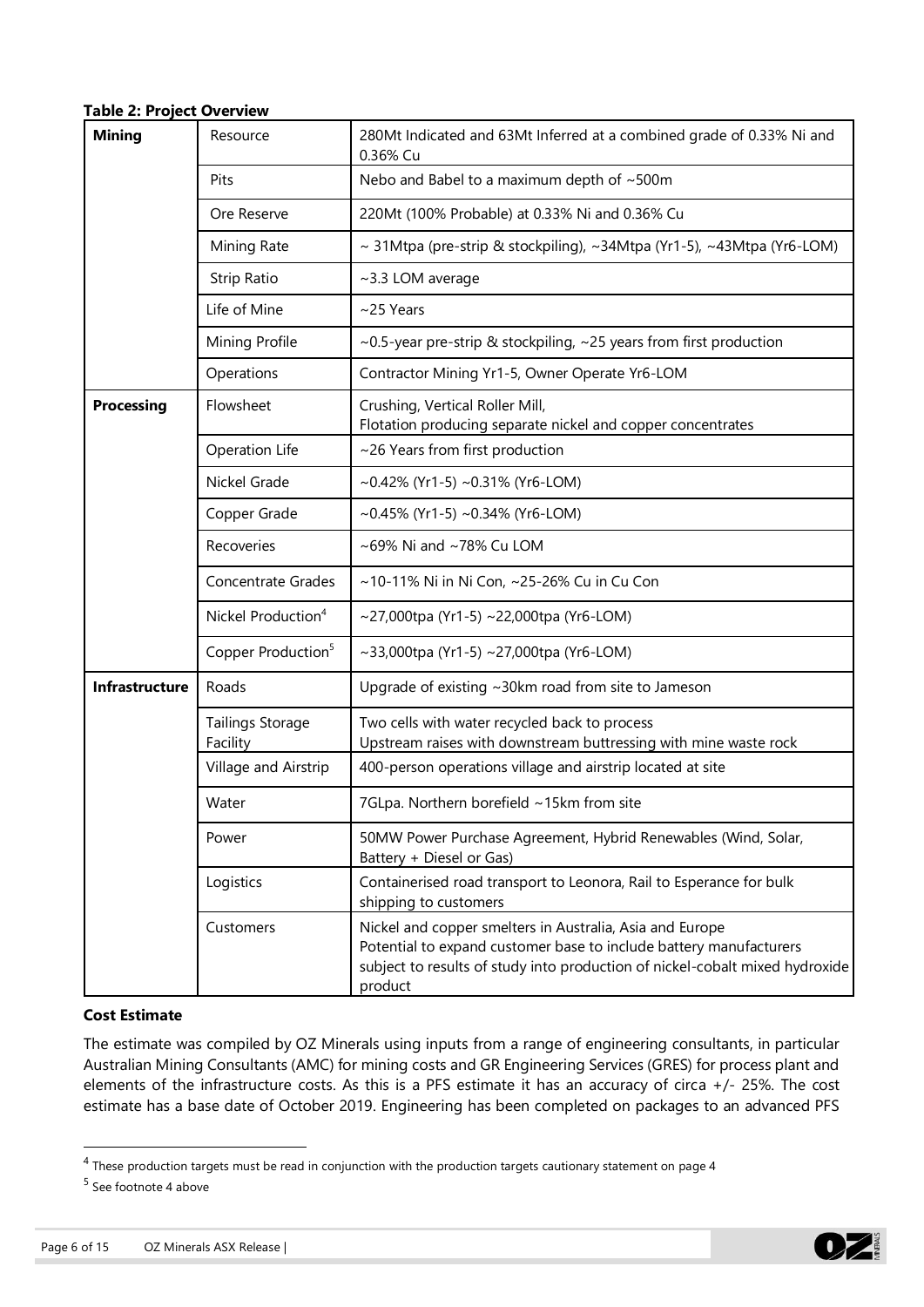level of definition including sufficient drawings to allow material take off for bulk materials. All major equipment and bulk materials have been quoted directly for this project, while minor equipment costing, and labour rates have been sourced from the GRES database of recently executed projects. Contingencies have been determined through risk assessment, with an allowance of ~12% including ~A\$65 million for inherent risks (uncertainties due to estimate immaturity) built into each package and a project contingency of A\$50 million determined for contingent risks that may eventuate during construction.

#### **Table 3: Capital Cost**

| <b>Capital Cost Estimate*</b> | <b>A\$M</b> |
|-------------------------------|-------------|
| Mining                        | ~100        |
| <b>Process Plant</b>          | ~285        |
| Infrastructure                | ~265        |
| Project Execution             | ~170        |
| <b>Owners Costs</b>           | $~1$ ~70    |
| Contingency                   | ~115        |
| Total                         | ~995        |

\* Excludes FS costs

#### **Table 4: LOM Average Operating Cost**

| <b>Operating Cost Estimate</b> | A\$/t Ore |
|--------------------------------|-----------|
| Mining                         | ~12.70    |
| Process Plant                  | ~13.90    |
| G&A                            | ~10.80    |
| Concentrate Logistics          | ~100      |
| Total                          | ~234.30   |

Post-production growth capital of \$72 million is assumed in Year 6 to purchase the mining contractor's mining fleet and transition to owner operate, realizing a lower mining cost. Life of mine sustaining capital of \$370 million has been determined, covering tailings storage facility lifts, process plant and mining fleet.

The capital cost excludes inflation and sunk costs up to 31 December 2019. Given the current assumption that power is purchased over the fence under a Power Purchase Agreement arrangement, the capital cost excludes any capital associated with power generation (current estimate is circa A\$275 million) but does include capital for power distribution on site.

The financial analysis includes an estimate of \$99 million for closure costs and a \$7 million per year corporate charge.

#### **Financial Analysis**

#### **Table 5: Key Financial Metrics**

| <b>Metric</b>           |           |           |
|-------------------------|-----------|-----------|
| <b>Nickel Price</b>     | US\$/lb   | 7.60      |
| Copper Price            | US\$/lb   | 2.91      |
| Exchange Rate           | A\$: \$US | 0.67      |
| Discount Rate           |           | 8.5%      |
| Net Present Value       | A\$M      | $~1800*$  |
| Internal Rate of Return |           | $~20\%$ * |

\* Assumes a third party power purchase agreement and therefore no upfront capital associated with the power supply.

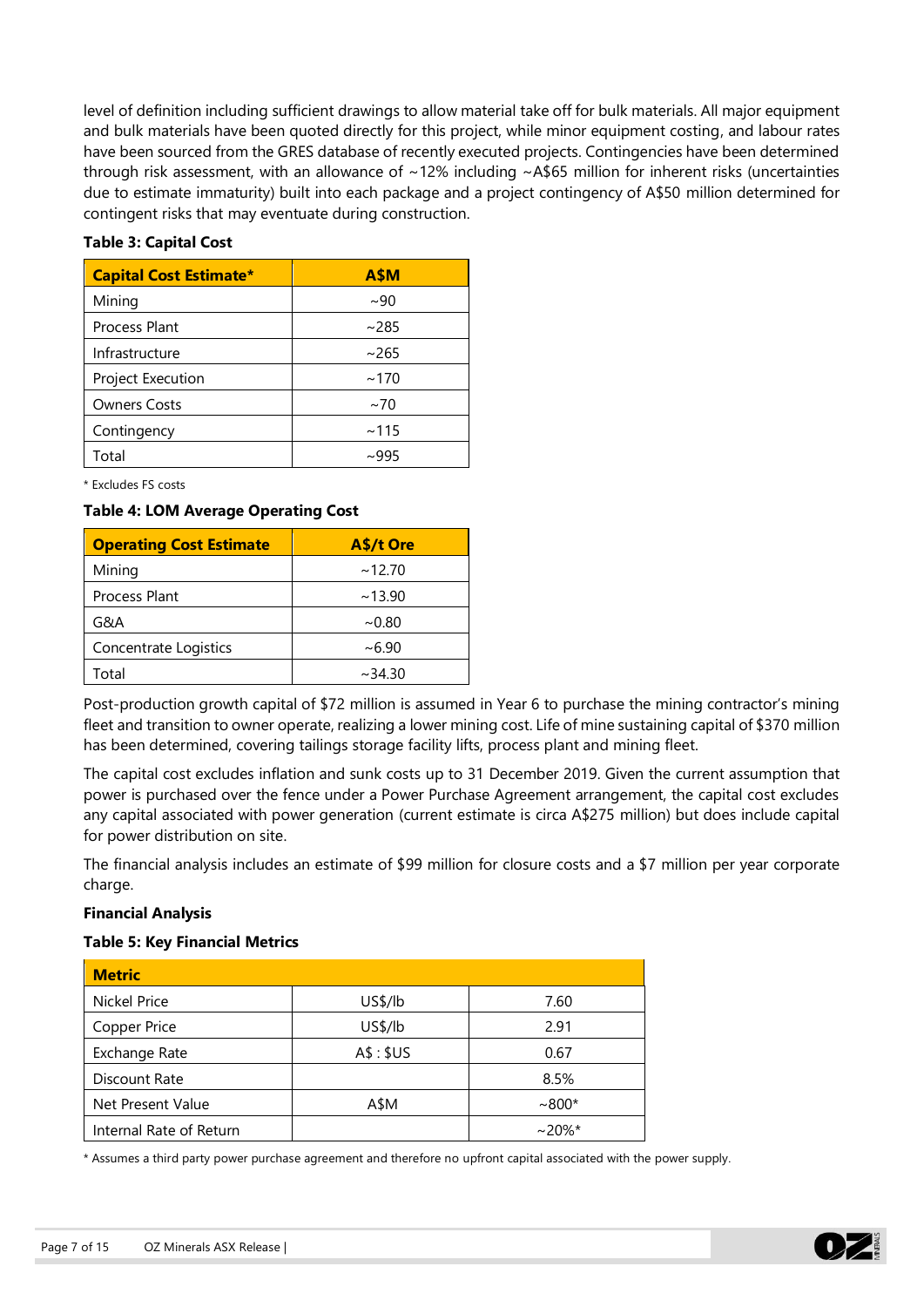#### **Table 6: Sensitivities**

| Base Case NPV: ~ \$800M* |         |                     |  |  |  |  |
|--------------------------|---------|---------------------|--|--|--|--|
|                          | $-25%$  | $+25%$              |  |  |  |  |
| Nickel Price             | ~100    | ~1,400M             |  |  |  |  |
| Copper Price             | ~100    | ~1,100M             |  |  |  |  |
| Exchange Rate            | ~1,900M | ~100M               |  |  |  |  |
| Capital Cost             | ~1,000M | ~1000M              |  |  |  |  |
| <b>Operating Cost</b>    | ~1,300M | $~100$ $$\sim$300M$ |  |  |  |  |

\* Assumes a third party power purchase agreement and therefore no upfront capital associated with the power supply.

#### **Mineral Resource**

A detailed explanation of the Nebo-Babel geology can be found in the Mineral Resource and Ore Reserve Statements**<sup>6</sup>** .

Since the previous Mineral Resource update provided on 12 April 2019, an additional 46,000m of drilling has been incorporated into the Nebo-Babel Mineral Resource estimate.

The Mineral Resource has been reported above a 1.2 times multiplier (revenue factor) Net Smelter Return (NSR) cut-off at A\$23/t. The A\$23/t value represents the 2020 Ore Reserve mill limited break-even cut-off of A\$19.60/t ore plus an approximate mining cost of A\$3.40/t material moved. The 1.2 revenue factor NSR is generated by multiplying assumed metal prices by 1.2 to allow for reasonable prospects for eventual economic extraction. All NSR assumptions including metal prices, recovery, concentrate payability, mining and processing costs are based on the PFS study as at October 2019 and align with 2020 Ore Reserve optimisation inputs. Mineral Resources were further constrained within "reasonable prospects" pit shells generated using a cut-off NSR of A\$28/t and utilising a 1.2 times revenue factor. The A\$28/t value represents the 2020 Ore Reserve optimised NSR cut-off. Further details of the NSR calculation can be found in the Mineral Resource and Ore Reserve Statements**<sup>7</sup>** .

|                  |                | <b>Tonnes</b> | Ni     | cu   | Au   | Ag  | <b>Co</b> | Pd   | Pt   | <b>Ni Metal</b> | <b>Cu Metal</b> |
|------------------|----------------|---------------|--------|------|------|-----|-----------|------|------|-----------------|-----------------|
| <b>Category</b>  | <b>Deposit</b> | (Mt)          | $(\%)$ | (%)  | ppm  | ppm | ppm       | ppm  | ppm  | (kt)            | (kt)            |
|                  | <b>Babel</b>   | 240           | 0.31   | 0.35 | 0.06 |     | 120       | 0.10 | 0.08 | 760             | 850             |
| <b>Indicated</b> | Nebo           | 38            | 0.40   | 0.35 | 0.04 | 0.8 | 150       | 0.08 | 0.06 | 150             | 130             |
|                  | Sub-total      | 280           | 0.32   | 0.35 | 0.06 | 1   | 120       | 0.10 | 0.08 | 910             | 990             |
|                  | <b>Babel</b>   | 62            | 0.34   | 0.38 | 0.07 |     | 120       | 0.11 | 0.09 | 210             | 230             |
| <b>Inferred</b>  | Nebo           |               | 0.38   | 0.44 | 0.05 | 0.6 | 140       | 0.09 | 0.07 | 3.6             | 4.1             |
|                  | Sub-total      | 63            | 0.34   | 0.38 | 0.07 | 1   | 120       | 0.11 | 0.09 | 210             | 240             |
|                  | <b>Babel</b>   | 300           | 0.32   | 0.36 | 0.06 |     | 120       | 0.10 | 0.09 | 960             | 1,100           |
| $Ind + Inf$      | Nebo           | 39            | 0.40   | 0.35 | 0.04 | 0.8 | 150       | 0.08 | 0.06 | 150             | 140             |
| <b>Total</b>     |                | 340           | 0.33   | 0.36 | 0.06 | 1   | 120       | 0.10 | 0.08 | 1,100           | 1,200           |

**Table 7: Nebo-Babel Mineral Resource as at 11th February 2020**

Table is subject to rounding errors. Data is reported to significant figures to reflect appropriate precision in the estimate and this may cause some apparent discrepancies in totals.



<sup>&</sup>lt;sup>6</sup> See OZ Minerals announcements titled "West Musgrave Project Nebo-Babel Deposits Ore Reserve Statement and Explanatory Notes as at 11th Feb 2020" and "West Musgrave Project Nebo-Babel Deposits Mineral Resource Statement and Explanatory Notes as at 11th Feb 2020", released on 12 February 2020 and available at: [www.ozminerals.com/operations/resources-reserves/](http://www.ozminerals.com/operations/resources-reserves/)

<sup>&</sup>lt;sup>7</sup> See footnote 6 above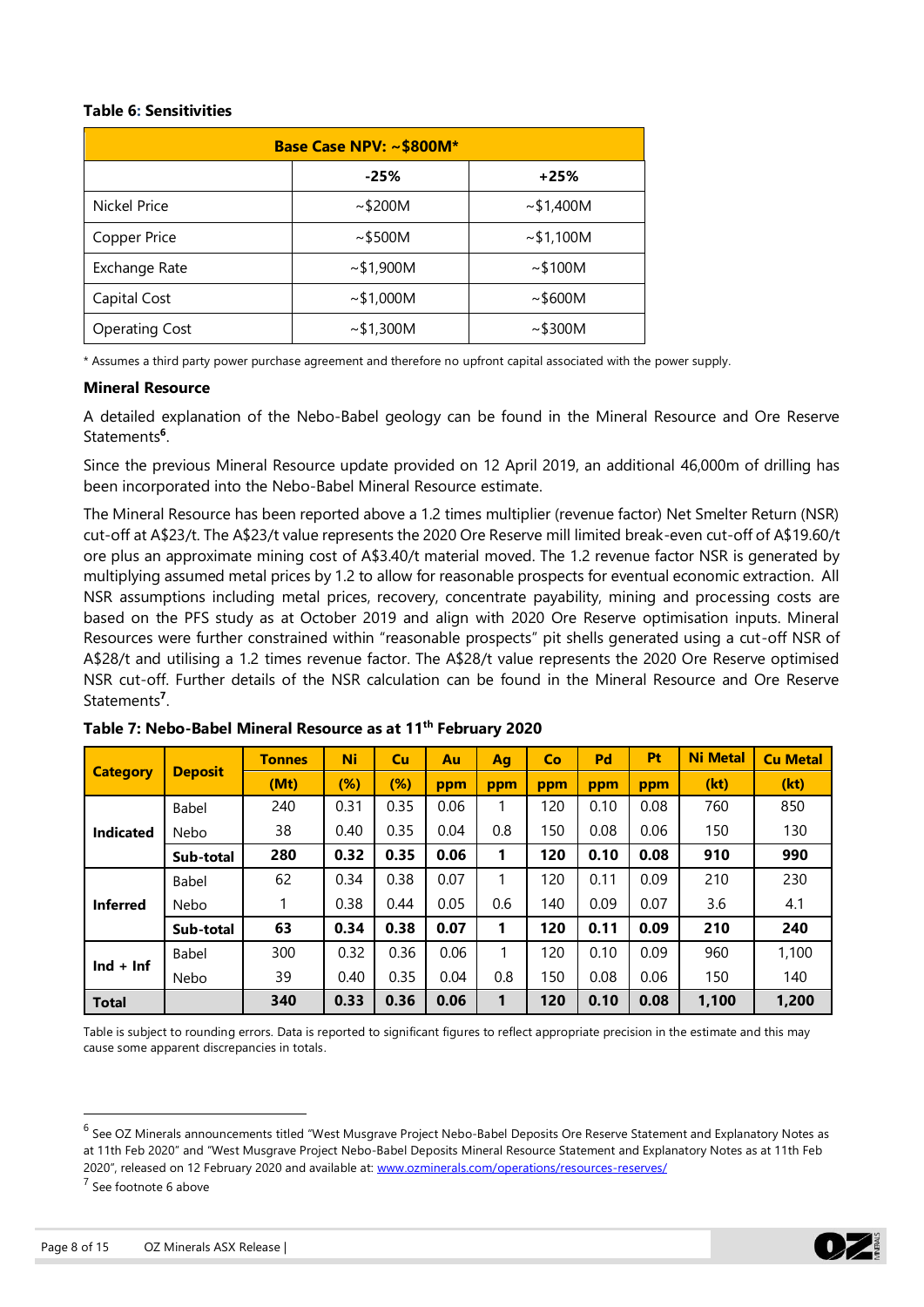A significant increase in Mineral Resource tonnes from the previous Mineral Resource is mainly due to the relative reduction in reporting cut-off grade. The previous Resource utilised a 0.25% Ni cut-off based on the Further Scoping Study<sup>8</sup>. The updated Resource utilises an NSR cut-off based on the concurrent PFS study. This NSR cut-off approximates to using a 0.18% Ni cut-off, however, using an NSR cut-off was determined to better reflect the variable metal recoveries of material types and the multi-metal revenue inputs.

There has also been a significant conversion of Inferred to Indicated Resource based on recent infill drilling with 82% of the reported Mineral Resource now Indicated.

## **Mining**

The deposits are near-surface and easily accessible by open pit mining with a pre-strip and initial ore stockpile for process plant commissioning of approximately 31Mt, some of which will be free dig. Processing rates between 6Mtpa and 23Mtpa have been thoroughly examined and an optimised rate of 10Mtpa selected. Stockpile strategies and in-pit dumping of waste have all been optimised to minimise operating cost and optimise mill feed grade.

Mining is modelled to be conventional drill, blast, load and haul and is assumed to be contractor operated during the first five years of operation, transitioning to owner operate in year six. The haulage fleet will comprise up to twenty-five 220t haul trucks and optionality is being maintained to allow for these trucks to be fully autonomous in the future.

Babel will be mined for the first two years to access higher grade, near-surface mineralisation, with Nebo then started in year 3. The Ore Reserve is shown in Table 8.

In addition to the Ore Reserves which are entirely based on Indicated Resources, the mine plan includes an additional 40Mt at 0.34% Ni and 0.36% Cu derived from Indicated and Inferred Resources which are predominantly towards the end of the current mine plan. Production targets and forecast financial information set out in the PFS are based on 84% Probable Ore Reserve, 5% Indicated Mineral Resource and 11% Inferred Mineral Resource. There is a low level of geological confidence associated with Inferred Mineral Resources and there is no certainty that further exploration work will result in the determination of Indicated Mineral Resources or that the Production Target itself will be realized. The quantity of Inferred material within the mine plan is minimal, will be mined at the back end of the mine life and is not considered material to the project.

| <b>Deposit</b> | <b>Classification</b> | <b>Ore</b><br>(Mt) | Ni<br>$(\%)$ | Cu<br>$(\%)$ | Au.<br>(ppm) | Aq<br>(ppm) | Co<br>(ppm) | Pd<br>(ppm) | Pt<br>(ppm) | Ni<br><b>Metal</b><br>(kt) | Cu<br><b>Metal</b><br>(kt) |
|----------------|-----------------------|--------------------|--------------|--------------|--------------|-------------|-------------|-------------|-------------|----------------------------|----------------------------|
| <b>Nebo</b>    | Probable              | 20                 | 0.48         | 0.40         | 0.04         | $0.8\,$     | 180         | 0.10        | 0.10        | 100                        | 80                         |
| <b>Babel</b>   | Probable              | 200                | 0.32         | 0.36         | 0.06         |             | 120         | 0.10        | 0.10        | 630                        | 700                        |
| Total          | Probable              | 220                | 0.33         | 0.36         | 0.06         |             | 120         | 0.10        | 0.10        | 720                        | 790                        |

## **Table 8: Nebo-Babel Ore Reserve as at 11th February 2020<sup>9</sup>**

Table is subject to rounding errors. Data is reported to significant figures to reflect appropriate precision in the estimate and this may cause some apparent discrepancies in totals.

## **Metallurgy and Processing**

Significant improvements in metallurgical performance have been achieved through the PFS via the optimisation of reagent regimes and applying a mineralogical based approach to deliver optimum mineral liberation, concentrate grade and metal recovery. The process flowsheet design has been significantly de-risked through testing of three master composites, 37 variability samples, locked cycle tests and pilot planting. This work



<sup>&</sup>lt;sup>8</sup> See announcement titled "West Musgrave Project to progress to Pre-Feasibility Study" released on 14 November 2017 and available at [www.ozminerals.com/media/west-musgrave-project-to-progress-to-pre-feasibility-study/](http://www.ozminerals.com/media/west-musgrave-project-to-progress-to-pre-feasibility-study/)

<sup>&</sup>lt;sup>9</sup> See OZ Minerals announcement titled "West Musgrave Project Nebo-Babel Deposits Ore Reserve Statement and Explanatory Notes as at 11th Feb 2020", released on 12 February 2020 and available at[: www.ozminerals.com/operations/resources-reserves/](http://www.ozminerals.com/operations/resources-reserves/)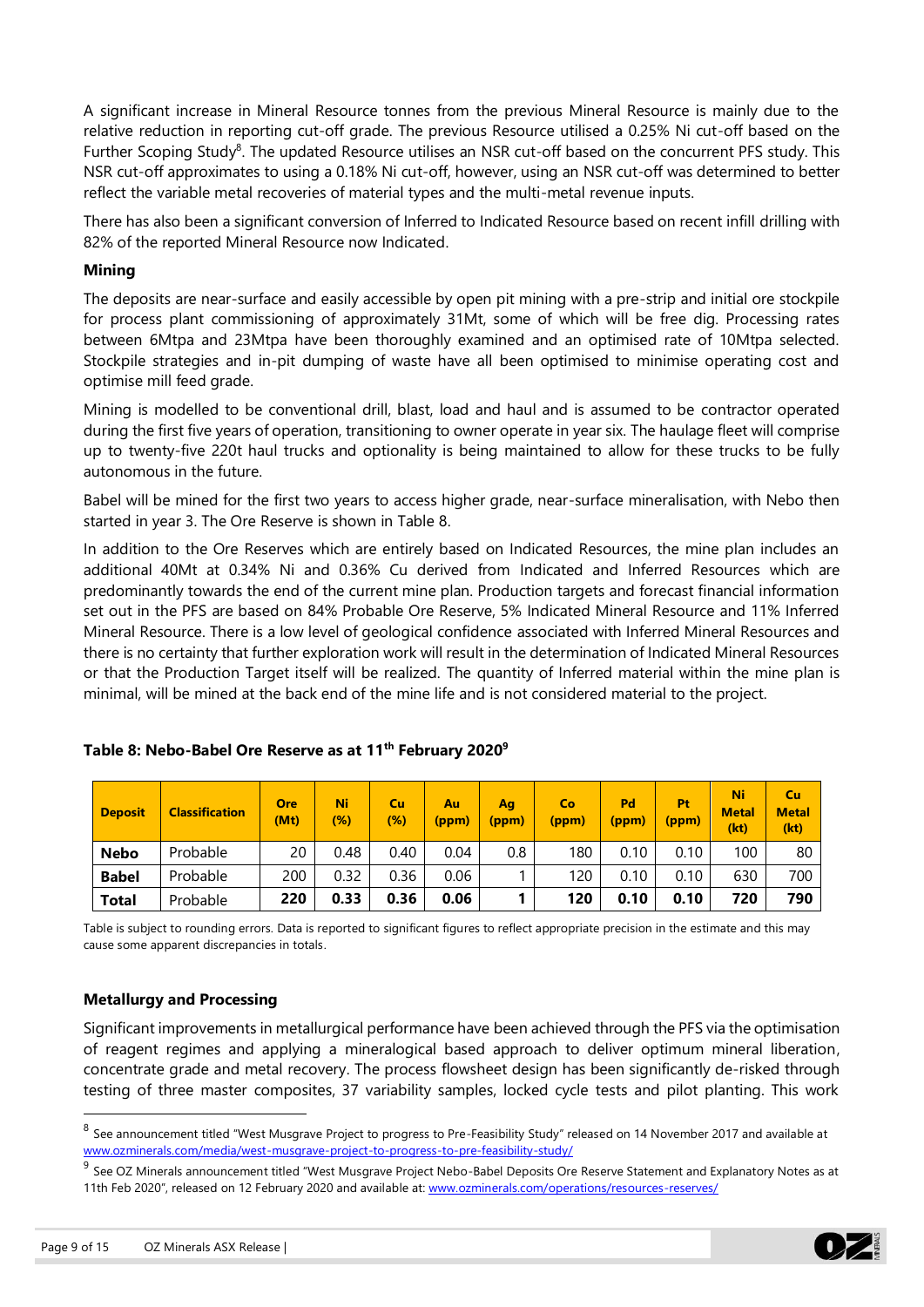strongly supports the metallurgical assumptions used for financial modelling. Additional testing has covered comminution, regrinding, thickening, filtration, site water, ore ageing and tails property testing all in support of the process design criteria.

An innovative mineral processing plant will be built on site. The grinding circuit consists of two stages of crushing followed by two parallel vertical roller mills treating nominally 5Mtpa each. The second stage of crushing and vertical roller mills replace a traditional SAG Mill, Ball Mill and Pebble Crushing circuit. Vertical roller mills are widely used in the grinding of cement plant feeds and products, slag, coal and other industrial minerals, with thousands currently in operation worldwide. The mill has benefits in reducing power consumption by ~15%, no ball charge grinding media, higher flotation recovery and can be ramped up and down in response to the availability of low-cost renewable energy. The Vertical Roller Mill utilises compression style comminution principles taking 75mm rock to flotation feed size in the one machine. The application of the Vertical Roller Mill has reduced processing costs and provided a  $\sim$  2% improvement in nickel recovery. The technology has been peer reviewed for West Musgrave by an independent expert and has been substantially de-risked through a series of pilot tests whereby 5 tonnes of West Musgrave ore has been tested.

A Bulk Separation flotation flowsheet producing separate copper and nickel concentrates will be used. The flowsheet has been developed to minimise primary grinding requirements with the primary separation size at 165 microns, saving significant grinding capital and operating expenditure in terms of grinding consumables and power draw. The flowsheet uses bulk rougher flotation, regrinding, 2 stages of bulk cleaning, then copper nickel separation at elevated pH. The nickel concentrate is a high-quality product with a low MgO content, is low in arsenic other impurities. The copper concentrate is also low in impurities and includes minor by-products of gold and silver.

With optimised mine scheduling, the first five years of operation will achieve higher production of circa 33ktpa of copper in concentrate and circa 27ktpa of nickel in concentrate. From year six onwards, production will average circa 27ktpa and circa 22ktpa for copper and nickel, respectively.



## **Figure 2: Flowsheet**

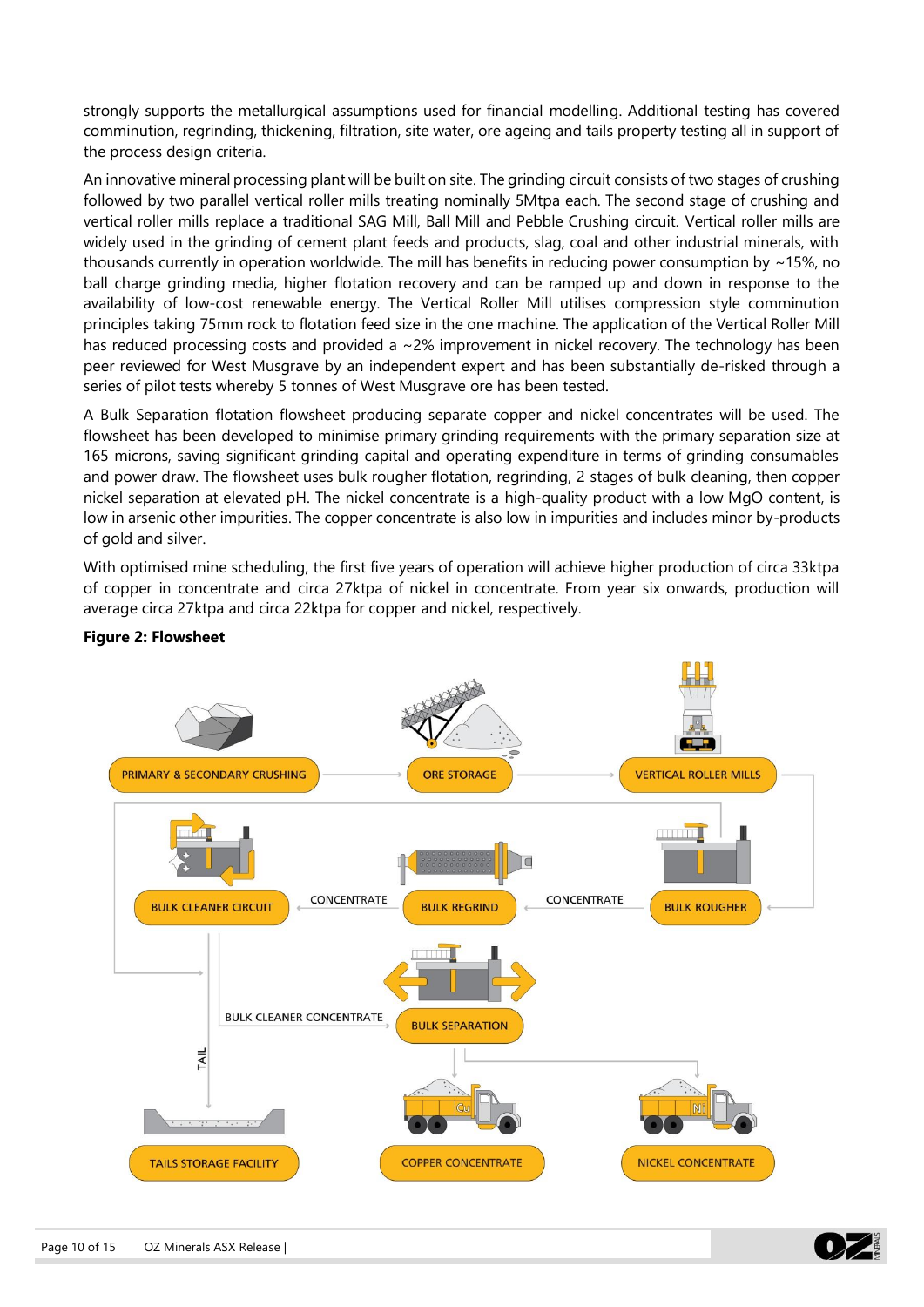## **Mine Waste Management**

Tailings will be stored in a two-cell Tailings Storage Facility (TSF) built as a hybrid system which includes upstream raises and downstream buttressing using mine waste. The facility will be unlined with underdrainage designed to capture seepage for return to the process during operations. Both static and kinetic geochemical test work has confirmed that the tailings are unlikely to generate problematic leachate. Solute fate modelling is underway to demonstrate that there will be no offsite or enduring impacts as a result of seepage. The Nebo pit will be utilised for tailings disposal from year 20 onwards. Utilising the Nebo pit will have an added benefit in minimising long-term ground water drawdown by avoiding the development of a pit lake.

The final design of the TSF will depend on demonstrating to the Regulator that all risks are adequately managed and as such the design is subject to change. TSF design, environmental baseline studies and impact assessments are progressing with a view to submitting a referral under Part 4 of the WA Environment Protection Act early in Q2 2020.

Mine waste rock will be stored adjacent to each pit with potentially acid forming material fully encapsulated. Inpit dumping of waste will be utilised for Babel in years 8 to 10 to minimise haulage distances and improve environmental outcomes.

## **Water Supply**

The groundwater drilling program completed in 2018 and subsequent ground water modelling completed in 2019 demonstrated a sustainable, high quality water supply from local palaeochannels of 7 GLpa, sufficient to supply the 10Mtpa processing plant. The Nebo pit intersects one such palaeochannel and as such requires dewatering prior to mining. The borefield will be located approximately ~15km north east of the operation and be supplemented by water recovered during pit dewatering.

Alternate water supply has also been considered with paleochannels immediately south of the proposed development area having confirmed water supply, and the Officer Basin 40km south of the proposed development area presenting a number of geophysical anomalies which represent strong conceptual target.

#### **Power Supply**

A 50MW base case power supply (with a BOOM capital estimate of circa A\$275 million) is proposed utilising a hybrid solar-wind-battery-diesel solution, although a gas pipeline remains a secondary option. Baseline data collected since 2018 has demonstrated a high quality, consistent solar and wind resource is available, with higher wind velocities at night offsetting the lack of solar. The current base case assumes that power is purchased over the fence under a Power Purchase Agreement arrangement which is included in operating costs and therefore not in the capital estimate. However, the final ownership structure for the power assets will be further considered during the next phase of project development.

Modelling has demonstrated that circa 70 – 80% renewables penetration can be achieved for the site, with the current mix modelled to be an optimised mix of wind, solar and diesel supported by a battery installation. There remains considerable upside in power cost through matching plant power demand with the availability of renewable supply (load scheduling), haulage electrification to maximise the proportion of renewable energy utilised and the continued improvement in the efficiency of renewable energy solutions.

Should the renewables option be implemented, this innovative power supply solution would make West Musgrave one of the largest fully off-grid, renewable powered mines in the world. The solution would result in the avoidance of in excess of 220,000tpa of carbon dioxide emission compared to a fully diesel-powered operation.

#### **Operating Philosophy**

The project will operate as a fly-in-fly-out operation. An airstrip and 400-person operations accommodation village will be constructed at the site. Approximately 60 staff are to be employed in operations monitoring, control and planning functions located in an offsite Integrated Operations Centre.

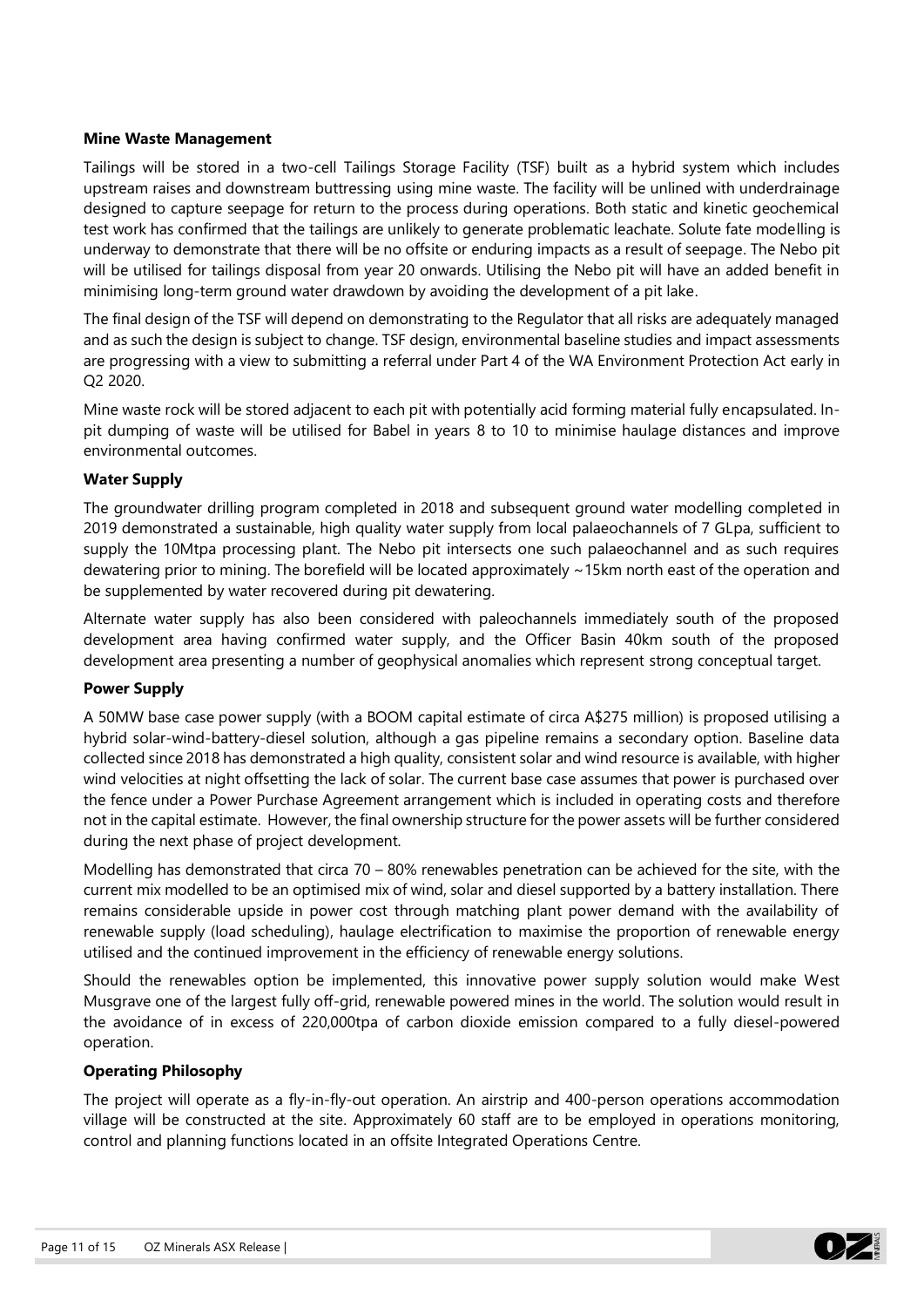## **Logistics**

The logistics route to market includes road transport along the Great Central Road to a central hub at Leonora, followed by rail transport to Esperance. Copper and nickel concentrates are expected to be sold to a mix of domestic and international customers. Super Quad road trains will be used to carry concentrate in half height containers, with empty concentrate trucks returning to site being utilised for backhaul of reagents, diesel and other consumables. The Great Central Road is a well formed, but unsealed road. Both the Federal and Western Australian State Governments have publicly committed to funding the sealing of this road during the timeframe of the West Musgrave Project; however, sealing is not essential for the project and would only have a minor, non-material impact on costs. The capital cost estimate includes an upgrade of the existing 30km access track from site to Jameson.

## **Execution**

The capital cost estimate has been developed assuming an Engineering, Procurement, Construction Management (EPCM) delivery model, however, OZ Minerals will further investigate execution models. The key elements of the execution strategy are:

- Engineering sufficient to inform tendering of each construction package.
- Project Management by an Integrated Project Management Team consisting of the current core OZ Minerals project delivery team augmented by engineering and Project Management Office capability from a Project Management contractor.
- Engineering, Procurement, Construction (EPC) delivery of the process plant package.
- Other vertical packages to be delivered by specialist design and construct contractors.
- Final delivery model for the power solution is still to be decided.

The current project timeline is shown below.

## **Figure 3: Indicative Project Timeline (to be finalised)**



## **Project funding**

The availability of funding to support the capital requirement for the development of the Project is assumed in the PFS, with funding for the Project considered by the existing Joint Venture agreement. The Joint Venture partners have been working collaboratively on potential funding structures through the course of the PFS and indicative financing proposals have been received from a number of interested parties covering a variety of funding options including debt financing, traditional bank resource project financing, offtake funding and streaming mechanisms. The partners intend to continue to explore options to determine the optimal quantum and structure.

Completion of the PFS provides the partners with a sound basis on which to expand those discussions and engage further with a range of potential market and finance partners. Investors should note that there is no certainty that the partners, either individually or jointly, will be able to raise the funding required, or that funding may only be available on terms that may be dilutive to or otherwise affect the value of each company's existing shares. It is also possible that the partners, either individually or jointly, could pursue other value realisation strategies.

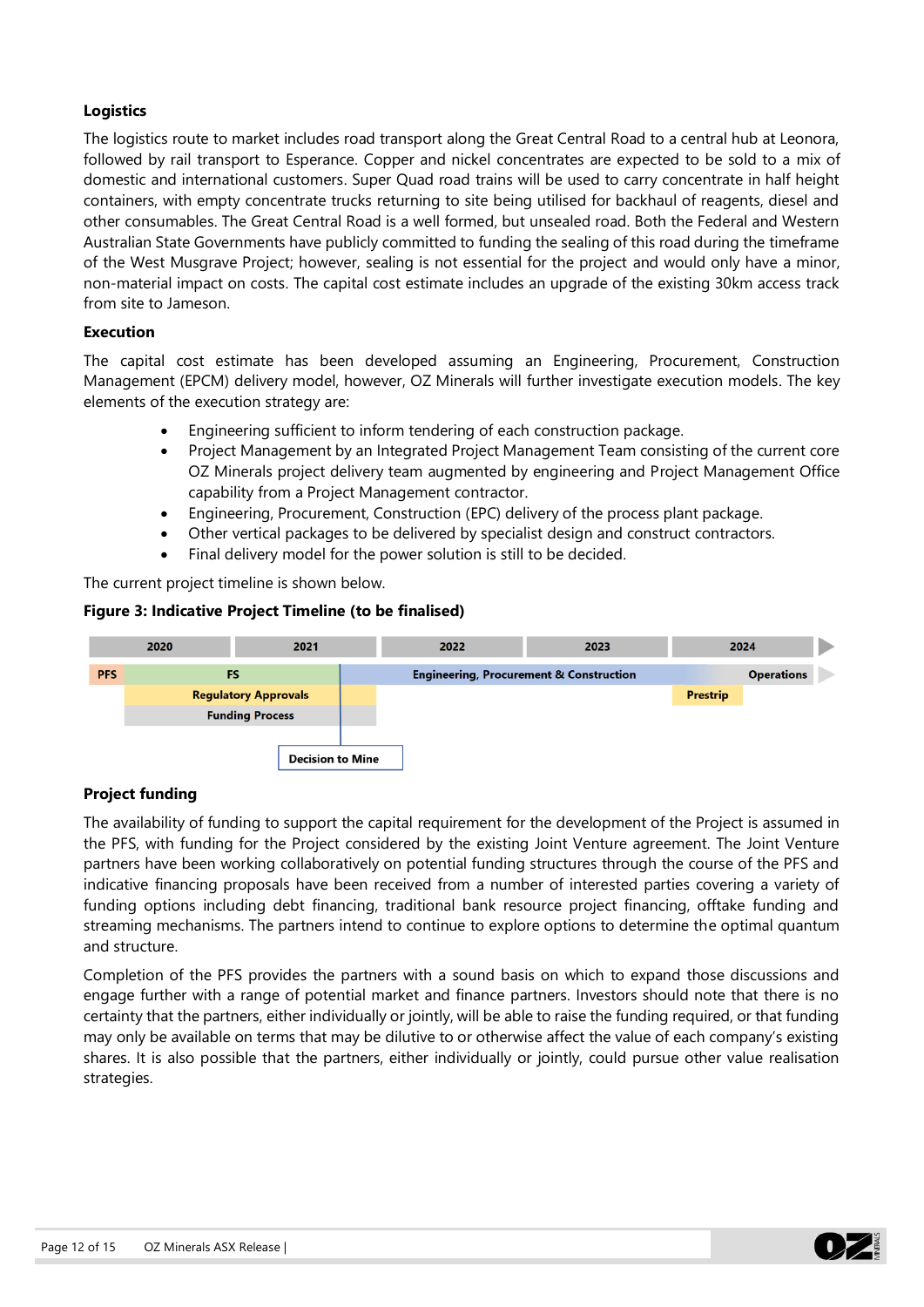## **Community**

The Traditional Owners are the Yarnangu People with a total population of circa 2,000 people living in 10 communities within the Ngaanyatjarraku Shire. The people who have the strongest connection with the land within the Project area live in Jameson (Mantamaru) followed by Blackstone (Papulankutja) and Warburton (Mirlirrtjarra). Jameson is located 30km north of the Project and has a population of circa 130 people. Warburton, which is the largest community within the Shire, is located 120km west of Jameson via the Blackstone-Warburton Road and has a population of circa 600 people. Blackstone is located 70km east of Jameson by road with a population of circa 150 people.

The focus during the PFS has been to secure land access and building relationships with the community. Four main heritage surveys occurred in 2018 to secure land access for the project. The surveys typically occurred in blocks of 10 days with an average of 30 people engaged each day. The heritage surveys provided an opportunity to build a strong relationship between project members and the community.

Project infrastructure has been designed to avoid culturally sensitive areas identified during surveys. Flexibility has been provided such that infrastructure locations can change without the need for further specific heritage surveys, ongoing consultation and co-design of the site layout will occur. Further heritage surveys will be required outside the immediate project area for other infrastructure corridors such as roads and water pipelines as the level of engineering designs progress.

A Genealogy study was commissioned in 2019 by the Ngaanyatjarra Council (Aboriginal Corporation) who represent the interests of traditional owners. The study documents the Ngaanyatjarra People who are connected to the land within the project area who are eligible to be part of the future mining agreement process. The study identified circa 700 people with a connection to the land. A Steering Committee comprising 34 senior community members (60% women and 40% men) from Jameson, Blackstone and Warburton has been formed to become the main mechanism for communication and consultation. Meetings have been held with the Steering Committee every 2-3 months to provide project updates, seek feedback and co-develop a Partnering Statement which documents how the two parties will work together to achieve shared value.

The Partnering Statement is a prelude to the mining agreement-making process which will commence in 2020.

A series of separate community meetings were also held to provide an opportunity for the broader community to be informed about the project and provide feedback. A delegation of community members visited the OZ Minerals' Prominent Hill Operation in South Australia as well as a solar farm and wind farm near Port Augusta to better understand the scale of the infrastructure planned as part of the design for the West Musgrave Project.

#### **Regulatory Approvals**

Prior to May 2018 very little was known about the West Musgrave environment however, since this time an intensive environmental baseline program has been undertaken. The primary purpose of this program has been to identify constraints to inform responsible project layout / design and to acquire the necessary information to inform the project's regulatory approvals.

Since May 2018, some 40 studies have been completed, building a comprehensive understanding of the environment and the potential impacts associated with the project. Based on the extensive baseline dataset project environmental risks are considered manageable.

The first of three primary approvals submissions, assessment under Part 4 of the Western Australian Environment Protection Act (EP Act) is anticipated for early Q2 2020. Information obtained in the environmental baseline work program to date does not indicate any material threats to the obtainment of this approval.

Applications under the Western Australian Mining Act (i.e. Mining Proposal) and EP Act, Part 5 are planned for submission in H2 2020 once further detailed engineering and design have been completed. To date the planned approvals schedule indicates that all required regulatory approvals will be obtained in advance of the planned decision to mine.

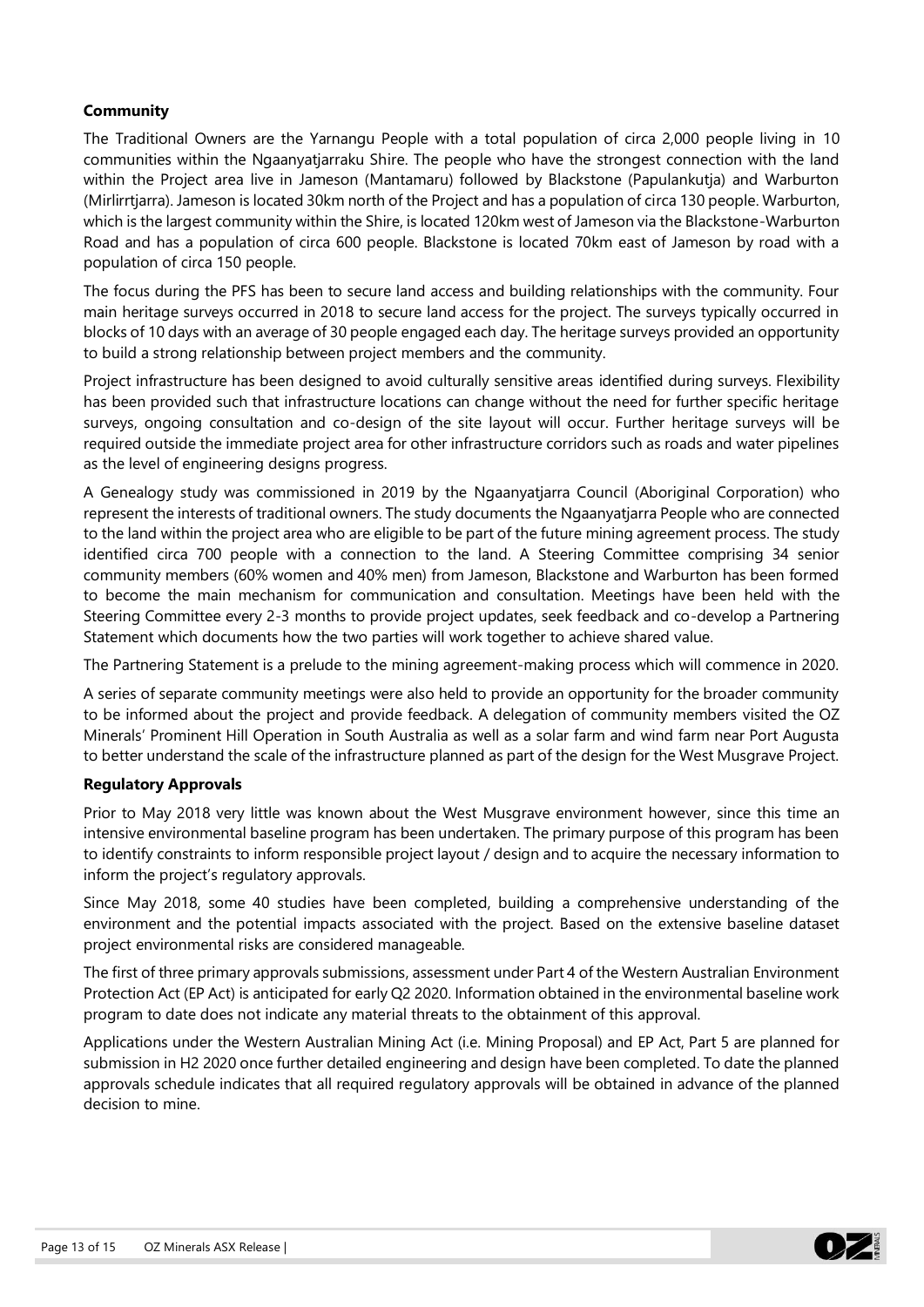## **Government Engagement**

A dedicated government engagement strategy has been developed and is ongoing. The key objectives of this strategy include building OZ Minerals and the West Musgrave Project profile in Western Australia, working with government stakeholders to realise shared value opportunities for the West Musgrave region and maintaining momentum for the project's regulatory pathway.

In November 2018 the West Musgrave Project was assigned lead agency status by the Western Australia Department of Mines, Industry Regulation and Safety (DMIRS). Selected projects in Western Australia that are considered significant and/or complex in nature can apply for and be assigned to a Lead Agency. The assigned Lead Agency then works with project proponents to manage government interactions and statutory approvals; helping improve efficiency and reduce time taken to deliver projects.

Key Lead Agency facilitated meetings to date include a 'West Musgrave Government Hub' which included senior government officials from 13 Western Australian Government departments relevant to the project. The Government Hub successfully built the profile of the West Musgrave Project and created an opportunity for the Joint Venture and Government to explore future shared value opportunities for the region.

#### **Risks**

OZ Minerals considers risks as both opportunities and threats. The August 2019 PFS Update<sup>10</sup> outlined a number of risks remaining to be addressed. In large part the work undertaken since has addressed these risks, either adding them to the project base case or removing them. The risks described below are still outstanding and will be addressed further during the next phase of the project.

## **Opportunities not included in the current base case**

## **Increased Payability of Nickel in Concentrate**

Indicative market terms have been received from potential customers in Australia and Asia. An independent peer review of these terms has indicated the potential for higher nickel payability given an ongoing tightening of the concentrate market. Discussion with potential customers will continue, with the possibility of negotiating improved terms relative to those assumed in the PFS valuation.

#### **Mixed Nickel Hydroxide Product (MHP)**

A concept study and market analysis has determined that there is potentially significant upside value in processing the nickel sulphide concentrate onsite to produce MHP containing nickel and cobalt. MHP is a precursor material in the production of nickel sulphate for use in batteries but can equally be fed to a variety of downstream processes to make nickel metal. The market for nickel sulphate is forecast to grow to circa one million tonnes per annum over the next five years in response to the growing demand for EV batteries. MHP is a relatively high-grade nickel product which will have reduced transport costs and increased nickel payability relative the sulphide concentrate. A number of process routes have been identified, with metallurgical test work and process development required in the next phase of the project.

#### **Succoth**

The Succoth copper deposit is located only 13 km north east from Nebo.

Cassini has previously reported an Inferred Resource at Succoth of 156Mt at 0.6% Cu<sup>11</sup> with drilling including a highlight of 148m at 0.94% Cu from 30m including 42m at 1.38% Cu from 102m (drill hole CZC0118).

A new structural interpretation of the mineralisation has been developed demonstrating the potential for upside at Succoth. With Nebo-Babel justifying the establishment of supporting infrastructure, Succoth can potentially add upside in mine life or production rate. An integrated targeted geophysics and drilling program is being developed and will be considered in the next phase of the project.



<sup>&</sup>lt;sup>10</sup> See OZ Minerals announcement titled "West Musgrave Pre-feasibility Study Progress Update", released on 28 August 2019 and available at: [https://www.ozminerals.com/uploads/media/190828\\_OZL\\_ASX\\_Release\\_-\\_West\\_Musgrave\\_PFS\\_Progress\\_Update.pdf](https://www.ozminerals.com/uploads/media/190828_OZL_ASX_Release_-_West_Musgrave_PFS_Progress_Update.pdf)

<sup>&</sup>lt;sup>11</sup> See Cassini Resources Limited ASX release titled "Maiden Succoth Resource Estimate", dated 7 December 2015 and available at. [https://www.cassiniresources.com.au/images/files/151207\\_Succoth\\_Resource.pdf](https://www.cassiniresources.com.au/images/files/151207_Succoth_Resource.pdf)